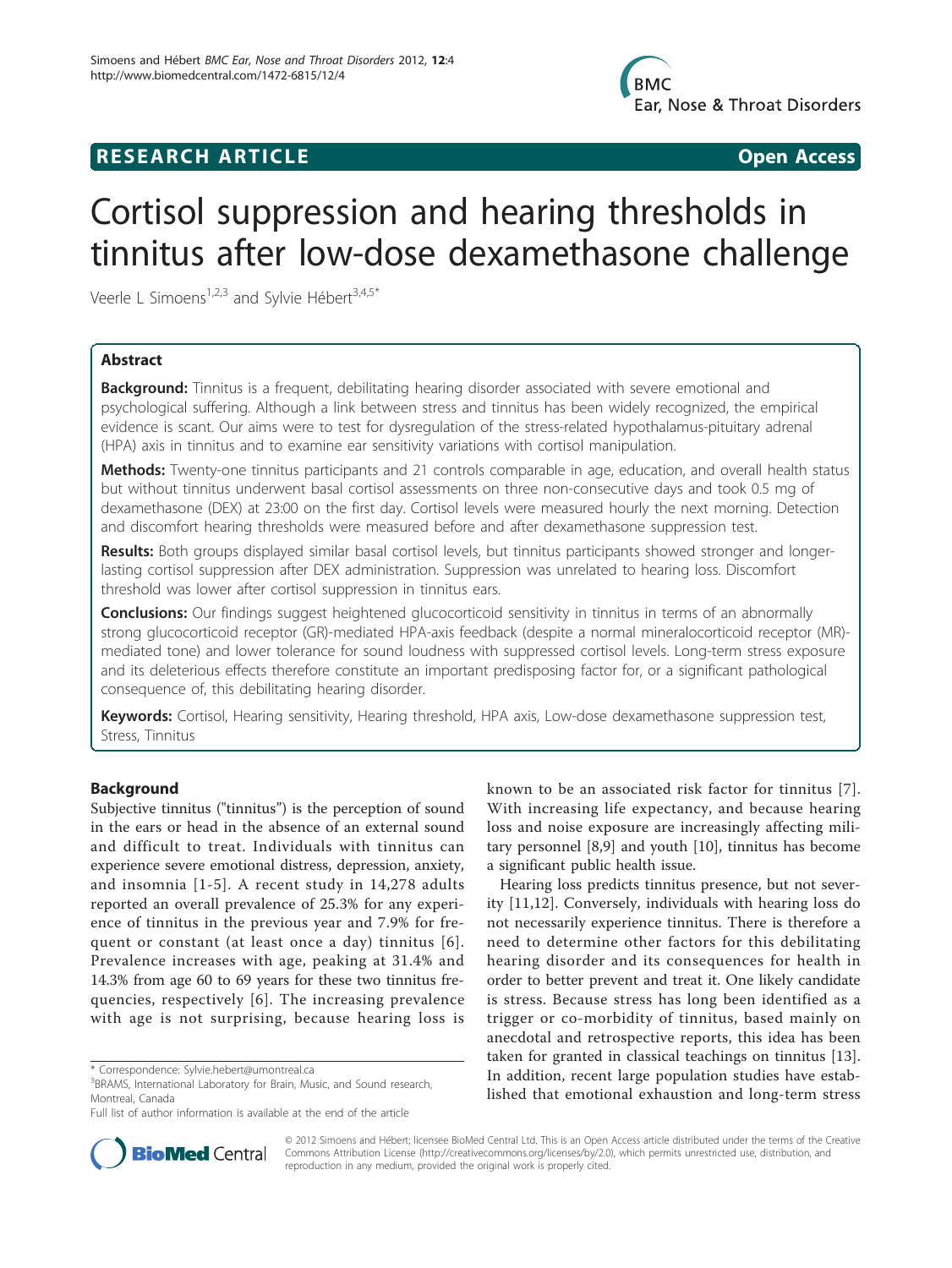are predictors of hearing disorders, including tinnitus [[14](#page-8-0),[15](#page-8-0)]. Functional and electroencephalographic brain imaging studies have also shown aberrant links between limbic (involved in emotions) and auditory system structures [[16](#page-8-0)-[18\]](#page-8-0). Structural brain differences (i.e., grey matter decrease) in tinnitus involving parts of the limbic system have also been reported. More specifically, less grey matter in the nucleus accumbens [[18,19](#page-8-0)] and the left hippocampus [[20\]](#page-8-0) suggests a depletion that could be related to long-term exposure to stress, among other factors.

Another line of research has focused on the hypothalamus-pituitary-adrenal (HPA) axis functioning responsible for the stress response via the stress hormone cortisol. In a first study, overall or chronic basal cortisol levels (secreted naturally in a circadian pattern) were higher in a subsample of tinnitus participants when levels were considered over a one-week period, although diurnal levels were similar to those of age-matched controls [\[21,22\]](#page-8-0). In a further study [\[23](#page-8-0)], tinnitus participants were submitted to the Trier Social Stress Test [[24\]](#page-8-0). They showed delayed and blunted cortisol response to the stressor despite similar psychological stress levels to age-matched controls. This response is similar to that of patients with chronic fatigue syndrome [\[25](#page-8-0)], suggesting an exhausted stress response due to long-term stress in tinnitus participants. The apparent contradiction between these two studies could be explained by the fact that basal cortisol levels and stress responsiveness are modulated by two distinct feedback systems. Circulating glucocorticoids are released by the HPA axis and bind with two kinds of receptors: the high-affinity mineralocorticoid receptor (MR) and the lower-affinity glucocorticoid receptor (GR). The HPA axis is a closedloop system that is subjected to a tight negative feedback control mediated by these two receptor types. HPA axis tone, assessed in basal cortisol levels, is regulated by the MR receptors [[26\]](#page-8-0). Stress responsiveness is determined by the GR receptors, which are more critical for terminating the HPA axis stress response, and are located in many brain areas such as the hypothalamus, brain stem, hippocampus, amygdala, and pituitary gland, as well as the inner ear.

A noninvasive way to test for exhausted HPA axis hypothesis in tinnitus participants is to examine the sensitivity of the HPA axis negative feedback response to glucocorticoids. The Dexamethasone (DEX) suppression test is a pharmacological challenge that is widely used to test for HPA axis dysregulation in clinical populations such as patients with depression or post-traumatic stress disorder. Dexamethasone is a synthetic glucocorticoid with high GR receptor affinity that does not cross the blood-brain barrier [[27-29](#page-8-0)]. Because the pituitary gland is located outside the blood-brain barrier, DEX selectively activates the pituitary GR, leaving the pituitary MR and the MR and GR in other brain tissues unaffected [[30,31\]](#page-8-0). Once the pituitary GRs are activated, they downregulate cortisol production further down the HPA axis in the adrenal cortex. The DEX suppression test is therefore a direct test for an altered effect of GR activation in the pituitary on cortisol secretion [[32\]](#page-8-0), and it indicates the sensitivity of the HPA axis negative feedback response to glucocorticoids. Depressed patients often show HPA axis hyperactivity and nonsuppression of HPA axis cortisol secretion after DEX administration [[33\]](#page-8-0). In contrast, patients suffering from post-traumatic stress disorder often display cortisol hypersuppression. Hypersuppression is detected by using a lower dose of DEX (0.5 mg instead of 1 mg) to better discriminate HPA axis feedback sensitivity between patients and controls [\[34](#page-8-0)].

In the present study, both basal cortisol and HPA axis response to the low-dose DEX test were measured in tinnitus participants and controls comparable in age, education, and overall health status. By assessing MRmediated (basal) as well as GR-mediated (cortisol suppression after DEX administration) feedback in the same participants, both feedback systems were assessed simultaneously to gain a more global insight into HPA axis anomalies in tinnitus participants. If tinnitus participants display greater sensitivity to HPA axis negative feedback (GR-mediated), they should display hypersuppression after DEX administration compared to age-matched controls, despite normal basal (MR-mediated) cortisol levels.

In addition, hearing thresholds were assessed before and after pharmacological challenge to examine the effects of cortisol manipulation on both detection and discomfort thresholds. Glucocorticoid receptors (GR) have been found in abundance in the human inner ear [[35](#page-8-0)], but their function remains unclear. Although no studies have examined the effects of experimental manipulation of cortisol suppression on hearing detection thresholds in humans, there is some evidence that cortisol increase exerts a direct influence on hearing. For instance, patients with adrenal cortical insufficiency (a quasi-total absence of cortisol secretion, such as in Addison's disease) had more acute auditory detection sensitivity and lower discomfort threshold than matched controls [[36\]](#page-8-0). When corticosteroid levels were restored to normal via administration of exogenous glucocorticoids, auditory measures reverted to normal. This effect has been replicated in rats [[37](#page-8-0)]. Experimentally increased cortisol concentrations in normal adults have resulted in reduced auditory sensitivity at high frequencies [[38\]](#page-8-0). The opposite effect was recently reported in rats, however, although the cortisol increase was induced by a stressful stimulus and not cortisol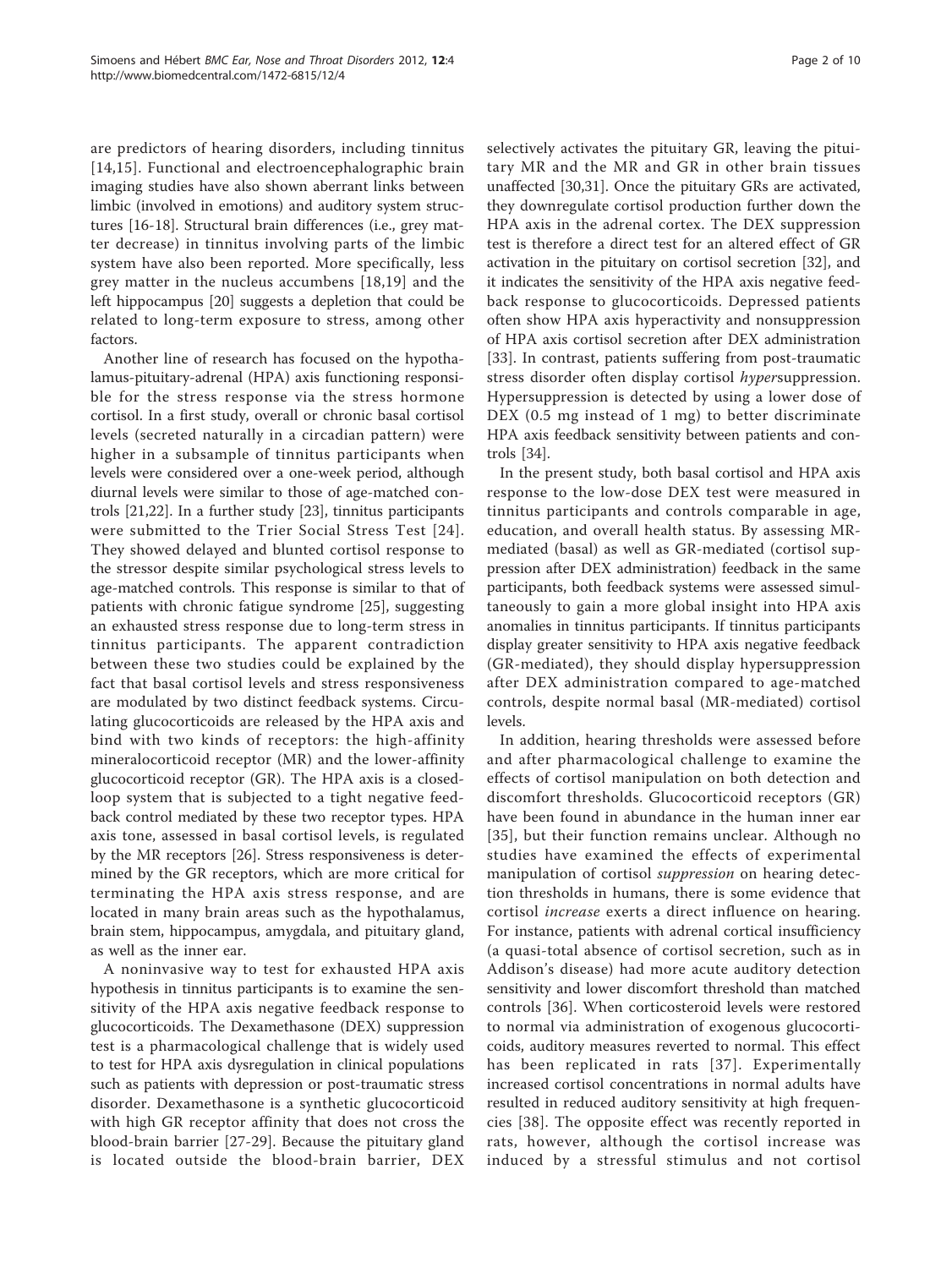administration: rats exposed to a rodent acoustic repellent showed higher cortisol levels but lower hearing thresholds [\[39\]](#page-8-0). To our knowledge, the effects of cortisol manipulation on hearing discomfort thresholds have never been assessed in human participants with tinnitus. Yet, it is estimated that increased hearing sensitivity is present in 80% of patients with tinnitus [\[40](#page-8-0)]. Discomfort thresholds have also been found to predict tinnitus prevalence and severity in the general population [[12\]](#page-8-0). Based on human studies, it was thus hypothesized that detection and discomfort thresholds in both tinnitus and control participants would be lower after cortisol suppression, and possibly to a greater extent in tinnitus than in control ears due to their greater sensitivity to cortisol manipulation.

### Methods

#### Participants

Twenty-one participants (11 men and 10 women) with chronic tinnitus for at least six months (mean duration of tinnitus was 16.6 years,  $SD = 15.7$ ) and 21 controls without tinnitus (10 men and 11 women) were recruited through newspaper advertisements, word of mouth, and a self-help local tinnitus association. Thirteen tinnitus participants had bilateral (perceived in both ears or the head) and eight had unilateral (perceived in one ear only) tinnitus. Groups were similar in age, educational level, and body mass index (see Table 1). All participants were in good physical and mental health. Stringent exclusion criteria were used: taking medication that interferes with the HPA axis (e.g., beta-blockers, antidepressants), having a disease that interferes with the HPA axis (e.g., diabetes, uncontrolled hypo-or hypertension, lupus), having jet lag or having undergone surgery in the past six months, smoking, wearing a hearing aid, and having a BMI of 30 or more. All women were postmenopausal, and two (one in each group) were taking hormone replacement therapy.

#### **Questionnaires**

All participants were tested for symptoms of depression using the Beck Depression Inventory II [[41\]](#page-8-0), with similar scores for the two groups (see Table 1). Subjective tinnitus severity was assessed in tinnitus participants with

the French version of the Tinnitus Reaction Questionnaire [\[42](#page-8-0)].

#### Cortisol assessment and manipulation

To assess basal cortisol levels, five saliva samples per day were collected at home for three days on Day 1, 3, and 5 at awakening, 30 minutes after awakening, before lunch, before dinner, and before going to bed. One day of rest (Day 4) was provided between basal cortisol sampling days.

To assess HPA axis reactivity to DEX, all participants took 0.5 mg of DEX at home at 23:00 on Day 1. Saliva samples were taken in the lab at 8:00, 9:00, 10:00, 11:00, and 12:00 the following day (Day 2). Post-DEX cortisol assessment was always performed between Day 1 and Day 3 so that post-DEX days were consistently timed across participants. Figure [1](#page-3-0) presents a schematic diagram of the procedure.

Participants took saliva samples at home for Day 1, 3, and 5 using a Salivette (Sarstedt Inc., Nümbrecht, Germany) and stored them in the refrigerator. When returned to the lab, all samples were stored at -20°C. Saliva samples taken in the lab (Day 2) were stored the same day at -20°C. All samples were recoded for blind analysis before being sent to Trier University (Germany), where cortisol levels were determined with a timeresolved fluorescence immunoassay. The inter-assay coefficient of variation was < 50%.

#### Hearing assessment

Hearing detection and discomfort thresholds were measured on Days 0 and 2 at the same time of day in a soundproof booth at the laboratory, meaning for instance that if participants came at 10:00 on Day 0, hearing detection and discomfort thresholds were assessed at 10:00 also on Day 2. Detection thresholds were assessed for half-octave frequency steps from 250 to 8,000 Hz using an adaptive psychophysical automated procedure  $(-5, +3, -1, +1)$ . The threshold was determined as the mean of the last 8 reversals. Hearing discomfort thresholds were assessed for frequencies 1 kHz, 2 kHz, and 4 kHz using the methods of limits in 5 dB intensity steps. Threshold was determined as the level at which the sound was judged too loud [\[43\]](#page-8-0). Trains of

Table 1 Sociodemographic and questionnaire data on the Tinnitus and Control groups

|                                      | Tinnitus ( $N = 21$ ) | Controls $(N = 21)$      | P value |
|--------------------------------------|-----------------------|--------------------------|---------|
| Age (SD)                             | 65.7(7.1)             | 65.7(8.7)                | I.O     |
| Education (SD)                       | 14.2(2.8)             | 15.3(3.3)                | .48     |
| Body Mass Index (SD)                 | 24.1(2.6)             | 23.4(3.6)                |         |
| Beck Depression Inventory (SD)       | 5.2(5.2)              | 4.2(4.2)                 |         |
| Tinnitus Reaction Questionnaire (SD) | 11.5(9.97)            | $\overline{\phantom{0}}$ |         |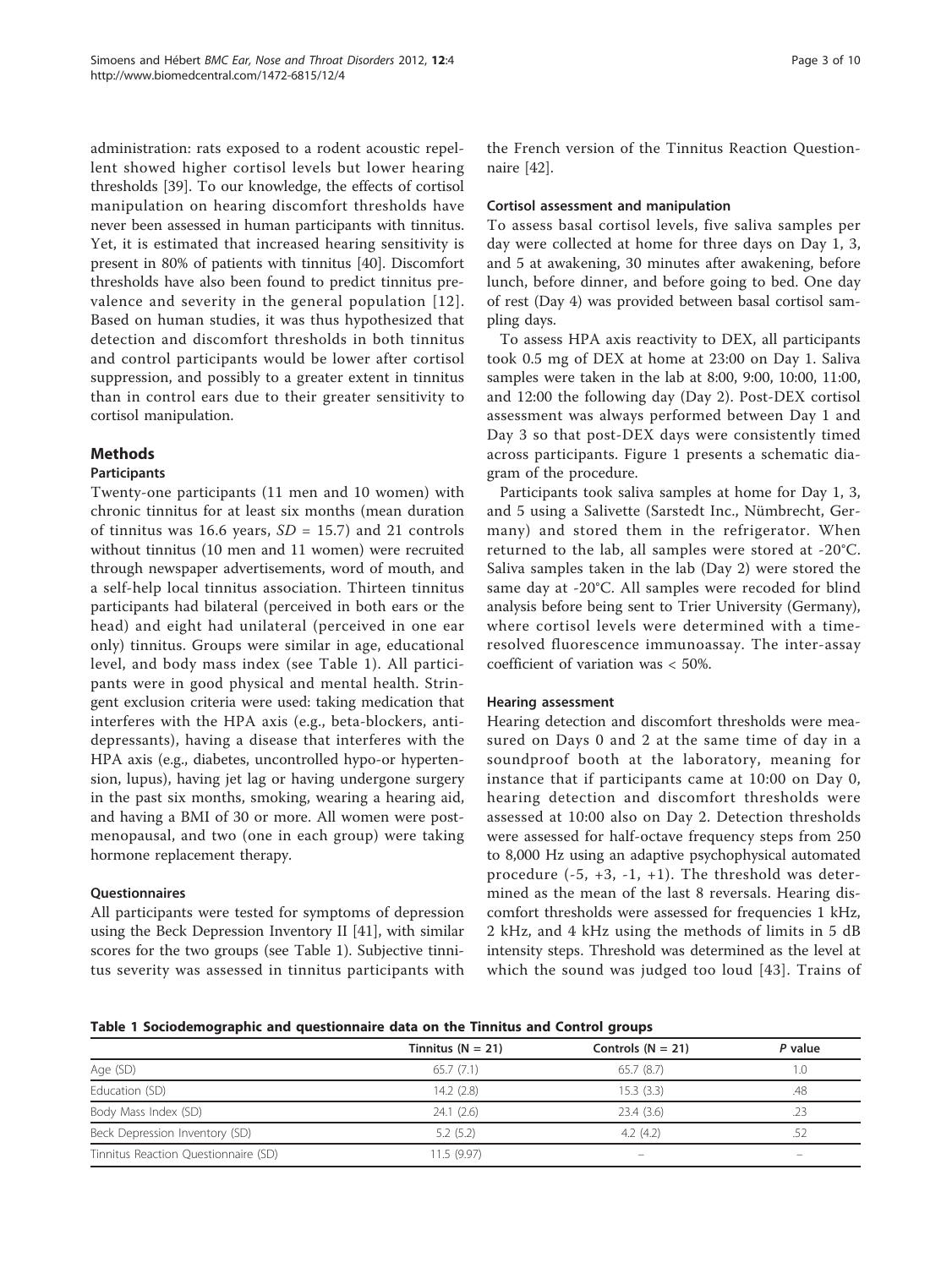<span id="page-3-0"></span>

three pure tones of 300 ms, each separated by 300 ms of silence (20 ms rise and fall), were used in both tasks. The entire procedure was automated and programmed with Matlab using a real-time signal processing system (Tucker Davis Technology-3) under Sennheiser HD265 headphones calibrated with a Larson-Davis sound level meter combined with an artificial ear AEC101 and a 2559 model microphone.

The experiment was approved by the institutional ethics committee of the Institut Universitaire de Gériatrie de Montréal and was conducted with the understanding and consent of each participant. All tests were conducted in accordance with the Declaration of Helsinki.

#### Data analysis

Basal cortisol Basal cortisol measurements were analyzed in two different ways: area under the curve (AUC) per day and diurnal cycle [\[44](#page-8-0)]. AUC was calculated for each of the three basal cortisol assessment days (Days 1, 3, and 5): the minimum number of minutes for each group between the first and fifth (last) sample on the same day was determined (635 min or 10 h 35 min) and taken as the cutoff point for the AUC calculation for all three days for all participants. New data points were interpolated based on the curve slope at 635 min from the first sample.

On the post-DEX day (Day 2), participants took saliva samples every hour throughout the morning only. In

order to compare cortisol values on the post-DEX day with basal cortisol values, a new variable was computed (AUC2) from all AUC values recalculated with a cutoff time point of 226 min (3 h 46 min), or the minimum number of minutes between the first and last sample on the post-DEX day for all participants.

Diurnal cortisol values indicate the change in cortisol level throughout the day. The diurnal cortisol measure is the mean cortisol level at each time of day across the three basal cortisol assessment days.

Percent suppression after DEX administration was calculated as 100 - ((AUC2 post-DEX/mean basal AUC) \* 100), where AUC2 post-DEX is the area under the curve of the post-DEX day, cut off at 226 min, and mean basal AUC is the mean area under the curve of the basal cortisol assessment of Day 1 and Day 5 (averaged), also cut off at 226 min. Extreme outliers  $(> 3 \times$ interquartile range) were determined for each group and excluded from further analysis.

The frequencies for which hearing detection thresholds were determined were combined into three groups: Low (250 Hz, 354 Hz, 500 Hz), Mid (707 Hz, 1000 Hz, 1414 Hz, 2000 Hz, 2828 Hz), and High (4000 Hz, 5657 Hz, 8000 Hz). Missing values were not replaced. Extreme outliers (> 3× interquartile range) were determined separately by ear group (control and tinnitus ears) and excluded from further analysis.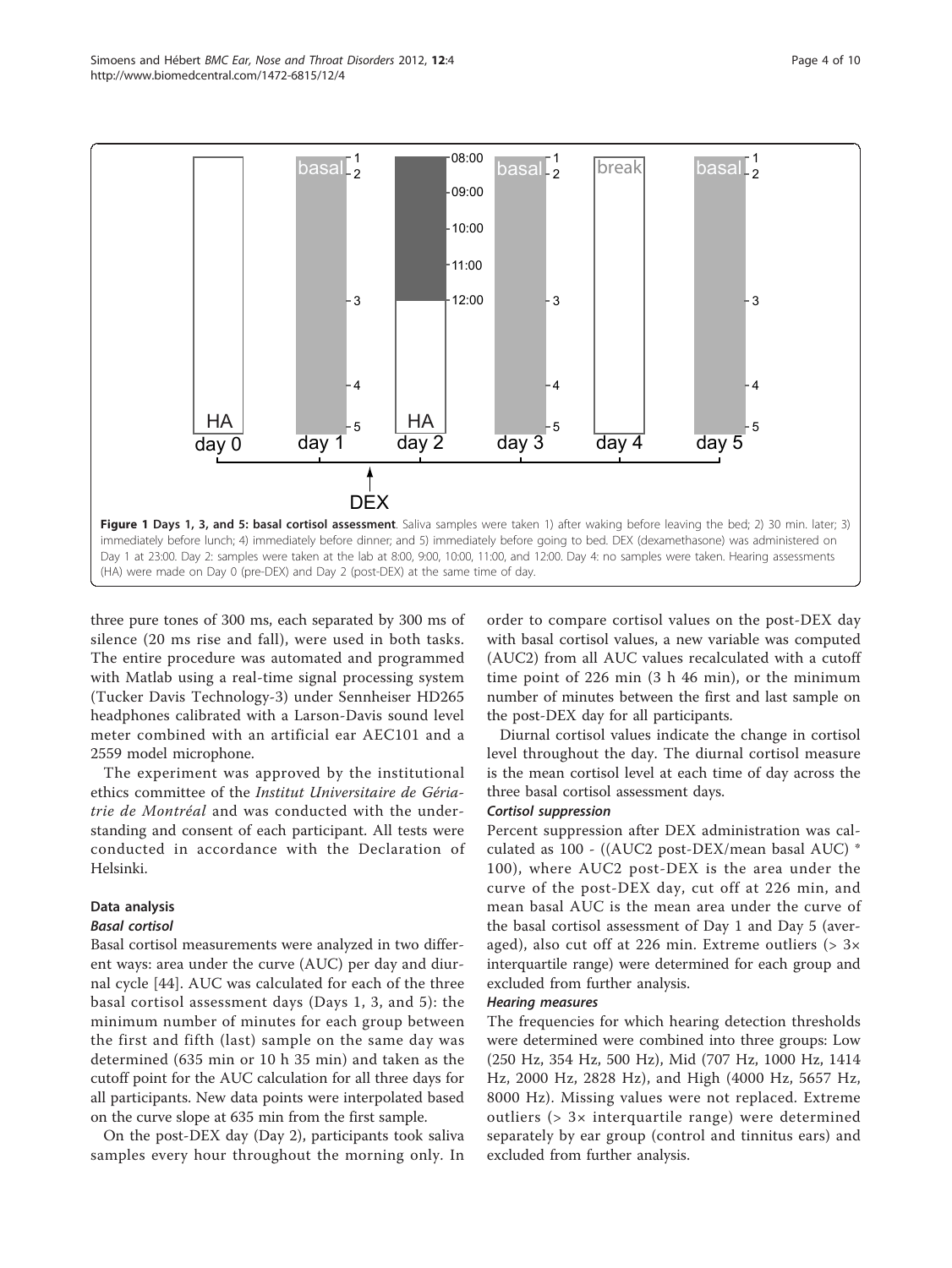#### Statistical analysis

The statistical analysis was performed with PASW Statistics 18.0 and IBM SPSS 19.0. On cortisol data (AUC and AUC2), ANOVAs were run with Group (Tinnitus vs. Control) as a between-subject factor and Day of basal cortisol assessment (Days 1 vs. 3 vs. 5) as a within-subject factor. On diurnal data, an ANOVA was run with Group (Tinnitus vs. Control) as a between-subject factor and Time of Day (samples 1 to 5) as a within-subject variable (averaged across Day 1 and 5). Independent sample t-tests were used to compare sociodemographic, questionnaire, and percent suppression variables. An analysis of covariance (ANCOVA) on percent suppression was run to adjust for hearing thresholds in mid and high frequencies, which were used as covariables. Correlations were run between TRQ scores, years of tinnitus, and percent suppression in the Tinnitus group.

On hearing data, ANOVAs with Day (pre- vs. post-DEX) as a within-subject factor and Ear (Tinnitus vs. Control) as a between-subject factor were performed separately, with the hearing threshold test (low vs. mid vs. high frequencies) and the loudness discomfort threshold test (1 kHz vs. 2 kH vs. 4 kHz) as within-subject variables. Non-tinnitus ears in participants with unilateral tinnitus ( $N = 8$ ) were excluded from this analysis. T-tests were run for simple effects. All tests were twotailed and p-value was set at 0.05.

#### Results

#### Basal cortisol

On AUC data, the interaction between Group and Day was significant,  $F(2, 78) = 4.11$ ,  $p = .020$  (see Figure 2). The Tinnitus group showed a difference in AUC across the three days,  $F(2, 38) = 5.48$ ,  $p = .008$ . A highly



significant quadratic trend was found in AUC across days,  $F(1, 19) = 8.88$ ,  $p = .008$ , with lowest mean AUC on Day 3 of basal cortisol assessment and higher mean AUC on Day 1 and Day 5. AUC did not differ between days in Controls,  $F < 1$ . Neither the main effect of Day,  $F(2,78) = 1.26$ ,  $p = .289$ , nor the effect of Group,  $F < 1$ , was significant.

On AUC2 data, the interaction between Day and Group just failed to reach significance,  $F(2, 78) = 2.51$ ,  $p = .08$ . However the quadratic trend was again highly significant in the Tinnitus group,  $F(1, 19) = 13.02$ ,  $p =$ .002, but not in the Control group,  $F < 1$ , suggesting a long-lasting carryover effect of the DEX challenge in the Tinnitus group. In order to test the possibility of an ever more delayed dex effect, we ran an ANOVA on each group separately with Days of basal cortisol assessment (Day 1, 3, and 5) as a within-subject factor. In Controls, pairwise comparisons (with Bonferroni correction for multiple comparisons) indicated that Days 3 and 5 did not differ significantly ( $p = .95$ ), and neither did Day 1 and Day 3 ( $p = .14$ ), suggesting that by Day 3 cortisol levels had returned to normal values. In contrast, in Tinnitus, Days 3 and 5 differed from one another ( $p = .015$ ), and so did Days 1 and 3 ( $p = .03$ ), but not Days 1 and 5 ( $p = 1.00$ ), suggesting that by Day 5 cortisol levels had returned to normal levels, but not by Day 3. Because of this potentially confounding influence on basal cortisol levels in Tinnitus participants, Day 3 was excluded from further analyses of basal cortisol measures.

Diurnal cortisol showed a normally expected circadian pattern throughout the day (higher values in the morning, peaking at 30 min after waking up, and decreasing gradually thereafter) in both groups, as shown by a highly significant effect of Time of day,  $F(4, 160) =$ 70.61,  $p < .001$ , all  $ps < .001$ , for the different measurement times. There was no effect of Group or any interaction between Time and Group, both  $Fs < 1$  (see Figure [3](#page-5-0)).

#### DEX suppression test

Suppression (% suppression) was strong in both groups, but significantly stronger in Tinnitus participants than Controls, with means of 95.9% and 93.8%, respectively, t  $(33) = -2.19$ ,  $p = .036$  (see Figure [4](#page-5-0)). Importantly, this suppression effect was still significant after adjusting for detection thresholds in the Mid and High frequencies averaged across ears,  $F(1, 31) = 5.84$ ,  $p = .022$ . The % suppression in the Tinnitus group was outside the 95% confidence interval of the Controls (91.9%-95.6%), as well as the more stringent 99% confidence interval (91.7%-95.7%). In the Tinnitus group, % suppression was not correlated with subjective tinnitus-related distress  $(p)$  $=$  .43) or tinnitus duration in years ( $p = .97$ ).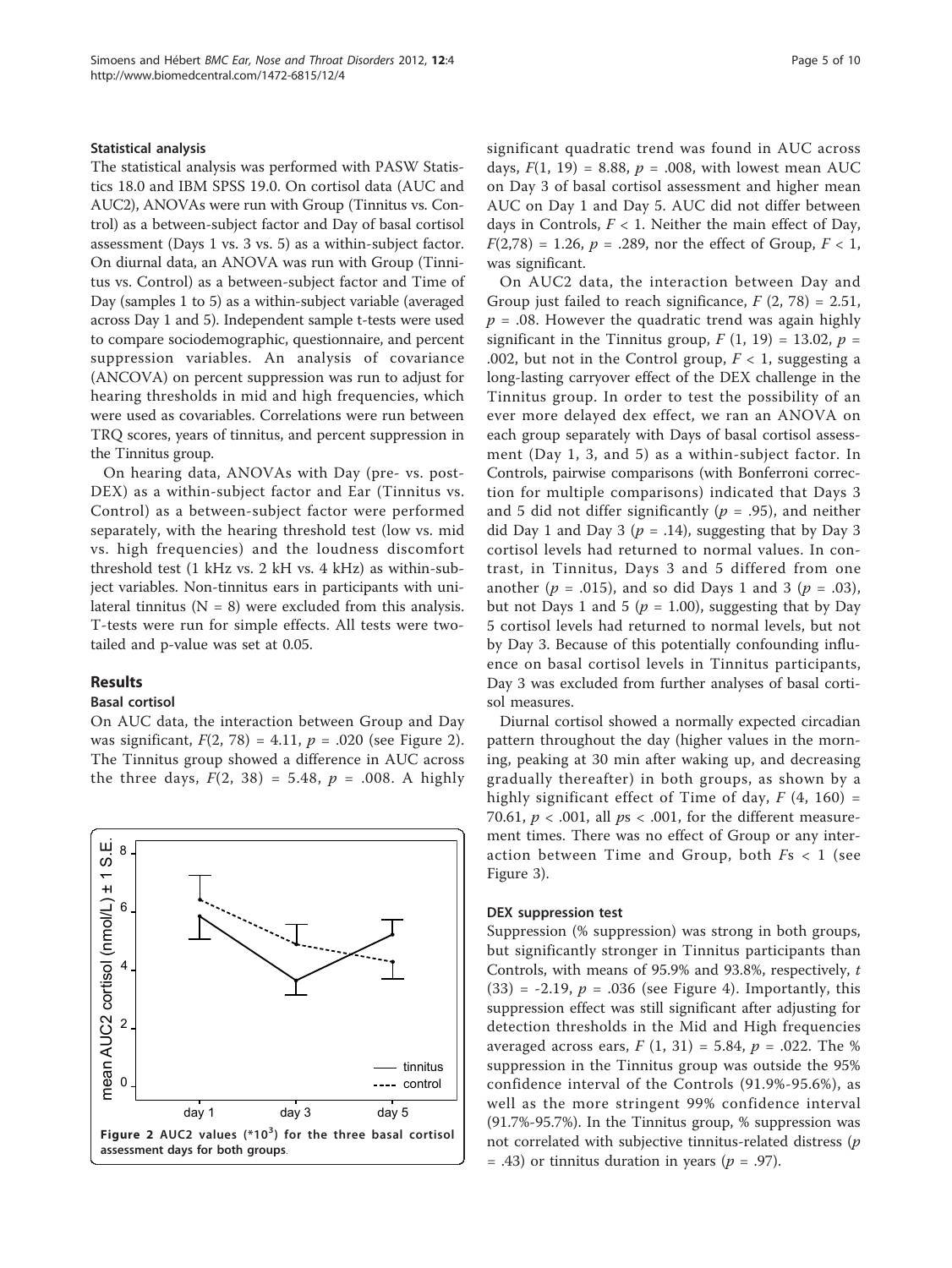Hearing measures Figure [5](#page-6-0) shows detection and discomfort thresholds effect of DEX was in the expected direction but not significant, with means of 33.9 and 33.2 for pre- and post-DEX, respectively,  $F(1, 73) = 2.27$ ,  $p = .14$ . There was no interaction between DEX and any other factor, all Fs < 1. Looking at detection thresholds for frequencies 1 kHz, 2 kHz, and 4 kHz only, the same pattern of results was found.

On discomfort thresholds, there was a trend for the main effect of DEX towards significance,  $F(1, 74) =$ 2.94,  $p = .09$ , with more sensitive (lower) post-than pre-DEX thresholds (means of 93.9 and 95.3, respectively). Although the interaction between Ear and DEX just failed to reach significance,  $F(1, 74) = 3.28$ ,  $p = .07$ (Figure [5](#page-6-0)), the effect of DEX was driven by the lower threshold in Tinnitus ears post-DEX than pre-DEX, t  $(33) = 2.29$ ,  $p = .029$  (means = 93.3 vs. 96.2, respectively), whereas Control ears differed only slightly,  $t < 1$ (means = 94.0 vs. 93.8 dB, respectively). The main effect of Frequency was significant,  $F(2, 164) = 14.99$ ,  $p =$ .001. Thresholds differed significantly, with means of 92.2, 94.3, and 96.4 for 1 kHz, 2 kHz, and 4 kHz, respectively, all  $ps < .02$ . The DEX factor did not interact significantly with any other factor, all  $Fs < 1$ .

#### **Discussion**

We report three novel findings that establish differences between tinnitus participants and controls in terms of cortisol hypersuppression, longer-lasting effects of the DEX test on basal cortisol levels, and hearing discomfort threshold. The first novel finding is that tinnitus participants had more strongly suppressed cortisol levels than controls after pharmacological challenge, despite similar basal cortisol levels. This is consistent with the normal

<span id="page-5-0"></span>





щ

before and after DEX challenge. On detection thresholds, the interaction between Ear and Frequency was significant  $F(2, 146) = 33.82, p < .001$ . Unsurprisingly, Tinnitus ears had higher thresholds than Control ears in Mid and High frequencies,  $t < 1$ ,  $t(76) = -5.04$ ,  $p < .001$ , and  $t(81) = -5.18$ ,  $p < .001$  for Low, Mid, and High frequencies, respectively. In both groups, hearing thresholds (SD) for Mid frequencies, where sensitivity is optimal, were lower than for Low and High frequencies, with means of 31.5, 23.4, and 47.7 for Low, Mid and High frequencies, respectively (all  $ps < .001$ ). The main

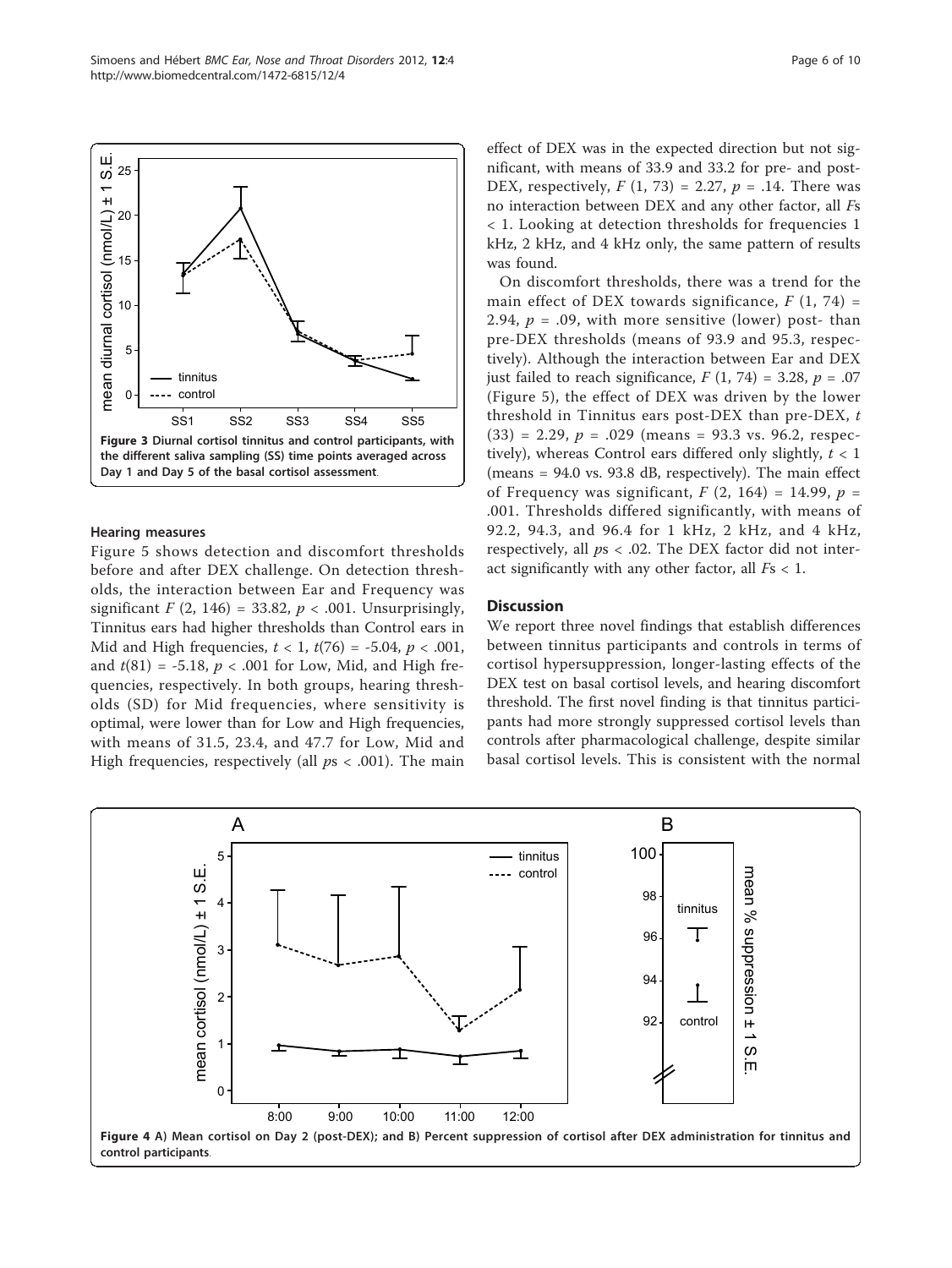<span id="page-6-0"></span>

diurnal and blunted response to psychosocial stress in tinnitus participants described in a previous study [[23](#page-8-0)], and supports the hypothesis that tinnitus participants have greater sensitivity to HPA axis negative feedback. Hypersuppression in the presence of normal or nearnormal basal cortisol levels has also been found in other clinical populations, such as patients with chronic fatigue syndrome [\[45](#page-9-0)-[47\]](#page-9-0) and burnout [\[48](#page-9-0)]. All these findings are consistent with the notion that basal cortisol and post-DEX cortisol suppression are mediated by two separate receptor feedback systems. More importantly, the suppression effect was independent of hearing loss. This is a key finding, because these factors are difficult to disentangle in tinnitus studies [[19,23](#page-8-0)], and it argues for a true effect of tinnitus in addition to, but unrelated to, hearing loss. Our findings therefore directly link tinnitus to a stress-related disorder, and not just to a hearing-related disorder, as some recent population studies suggest [[12,](#page-8-0)[49](#page-9-0)].

The second important finding is that tinnitus participants showed a long-lasting carryover effect of cortisol manipulation. They had lower basal cortisol the day after the post-DEX day assessment compared to the two other basal cortisol assessment days, indicating not only cortisol hypersuppression, but also a longer-lasting effect of DEX administration. Although it cannot be excluded that these findings could be related to slower DEX clearance in these patients, this possibility is unlikely, because there is no rationale for altered liver function in this particular group, which moreover did not differ from controls in terms of age, BMI, or physical or mental health. Furthermore, the carryover effect was observed in the tinnitus participants approximately 36 hours after DEX administration, whereas cortisol and DEX levels should return to baseline 24 hours after oral administration of 0.5 mg DEX [\[50](#page-9-0)]. A likely interpretation is that the carryover effect might have been due to HPA axis homeostatic vulnerability, and that hypersuppression might have been caused by increased glucocorticoid sensitivity.

The third original finding is an association between cortisol suppression and cortisol-induced hearing discomfort in humans. When cortisol levels were suppressed, sound loudness tolerance decreased. Because the dB scale is logarithmic, a 3 dB reduction in level corresponds to a 50% decrease in sound pressure. At high sound levels, sound level tolerance therefore decreases markedly. This effect was more pronounced in tinnitus ears, which appeared to be more sensitive to cortisol manipulation, supporting a direct effect of glucocorticoid action on the inner ear cells in addition to the well-known systemic anti-inflammatory or immunosuppressive effect, as suggested in previous studies [[35,](#page-8-0)[51,52](#page-9-0)]. A much smaller (statistically non-significant) dB change was observed for the sound detection threshold, but the effect of cortisol manipulation was in a concordant direction (i.e., lower threshold after cortisol suppression). One likely explanation is that at such low sound levels the sensory organs operate at maximal sensitivity, possibly resulting in a floor effect, given the highly sensitive adaptive procedure used in this study. The changes found in the discomfort threshold are consistent with previous human studies showing that restored cortisol levels in individuals with cortisol depletion increased hearing threshold and discomfort level [[36](#page-8-0)]. They are also consistent with a recent study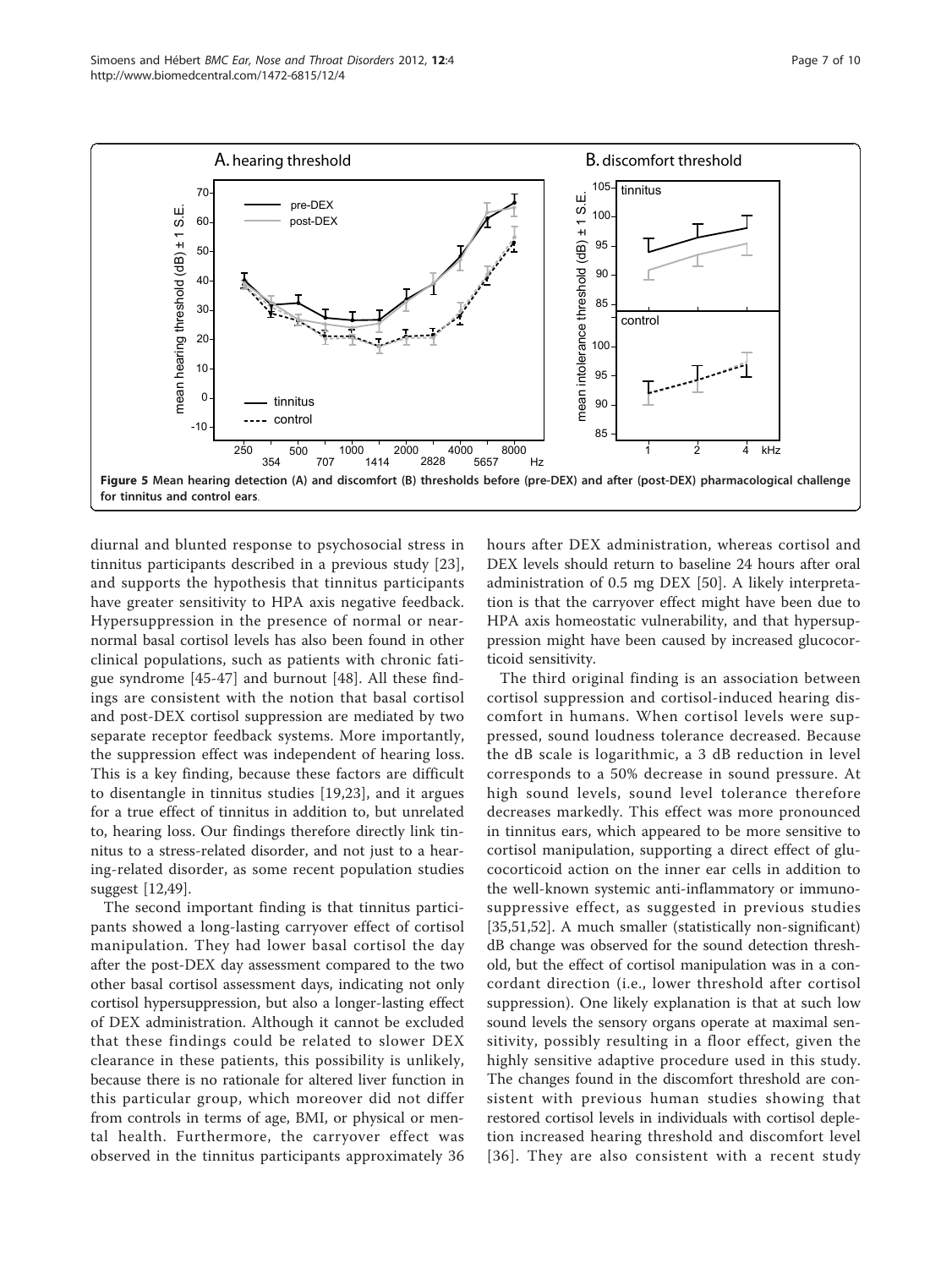showing that discomfort threshold and emotional exhaustion are strong predictors of both tinnitus presence and prevalence [[12\]](#page-8-0). Future studies could corroborate and extend these findings by examining doseresponse relationships between cortisol manipulations and changes in hearing thresholds using auditory brainstem responses, for instance.

A strength of our study is that the same participants were tested for both basal cortisol and responsiveness to pharmacological challenge, which allowed examining both receptor types and consolidating previous findings. Because all participants were also rigorously screened for health status, greater HPA axis disturbance could be found in participants with more comorbid conditions. In addition, the very small variation in post-DEX cortisol levels in tinnitus participants could indicate a ceiling effect. An even lower dose of DEX (i.e., 0.25 mg) could be used to investigate whether tinnitus participants display even greater suppression [[53\]](#page-9-0). Although these differences in cortisol suppression document for the first time HPA axis disturbance at the pituitary level in tinnitus, a limitation of our study is that no information is provided on how negative feedback inhibition occurs in the tinnitus brain. Practical reasons prevented us from performing blood and cerebrospinal fluid punctures, so adrenocorticotropic hormone (ACTH, secreted by the anterior pituitary) and corticotropin-releasing factor (CRF, released from the parvocellular neurons of the parventricular nucleus of the hypothalamus) levels were not assessed. CRF is the most dominant trigger of the HPA axis response. CRF also serves as a transmitter to modulate anxiety-related behaviour, cognitive function, and sleep, and it projects to the limbic nuclei and the brainstem. Therefore, further pharmacological challenges using combined DEX/CRF tests should be undertaken to more precisely identify the locus of the dysregulation. In the absence of any relevant data, and given the rarity of these anomalies in clinical populations, our working hypothesis is that tinnitus patients have anomalies in the negative feedback sensitivity system. This is a valuable finding in itself, especially given the deleterious consequences of HPA axis disturbance on health (e.g., on the immune system, pain, and fatigue). However, whether these alterations are a consequence of suffering from this chronic phantom sound in the ears, or instead a predisposition for the disorder, is unknown. Due to the cross-sectional design, the relationship between HPA axis disturbance and tinnitus is an association, not a causality, and we cannot conclude whether stress precedes, maintains, or is a consequence of tinnitus. Intuitively, we may posit a causal relationship (i.e., that tinnitus produces the abnormal stress response). However, in a recent tinnitus model, Rauschecker and colleagues [\[54](#page-9-0)] suggested that a limbic system dysfunction would actually trigger tinnitus by blocking its inhibitory input to the thalamus. That is, a tinnitus signal would originate from the lesion-induced plasticity of the auditory pathways (i.e., some degree of peripheral damage is assumed to be always present, even when not measurable in the audiogram [[55\]](#page-9-0)). Normally, this signal would be tuned out by feedback connections from limbic regions, which would prevent tinnitus from reaching the auditory cortex. In the presence of limbic damage, this "noise-cancellation" would collapse and chronic tinnitus would result. This could explain why some individuals with hearing loss do not experience tinnitus. Our results would therefore show that stress is a predisposing factor for tinnitus, and not just a consequence. Stress has also been suggested as a predisposing factor for CFS [[56](#page-9-0)]. Future studies should examine this possibility by following up large cohorts with and without hearing loss over time to determine which individuals develop tinnitus in relation to various stress-related factors.

In any case, considering tinnitus as a stress-related disorder by demonstrating HPA axis disturbance can open up new research avenues. For instance, studies of similar disorders show the same anomalies. There is a great need for new pharmacological targets in tinnitus [[57](#page-9-0)], and a deeper understanding of HPA disturbance could lead to the development of pharmacotherapy targeting the HPA axis [\[58](#page-9-0)] as well as monitoring tools to assess the efficacy of tinnitus treatments and therapies.

#### Conclusions

Our findings suggest heightened glucocorticoid sensitivity in tinnitus in terms of an abnormally strong GRmediated HPA-axis feedback (despite a normal MRmediated tone) and lower tolerance for sound loudness with suppressed cortisol levels. Long-term stress exposure and its deleterious effects therefore constitute an important predisposing factor for, or a significant pathological consequence of, this debilitating hearing disorder.

#### Acknowledgements

The authors thank Dr. Rémi Rabasa-Lhoret for his help in patient screening. This research was supported by a salary granted by the Fonds de la recherche en Santé du Québec (FRSQ) to SH and by a studentship granted by the Finnish Graduate School of Functional Imaging in Medicine to VS.

#### Author details

<sup>1</sup> Cognitive Brain Research Unit, Cognitive Science, Department of Behavioural Sciences, University of Helsinki, Helsinki, P.O. Box 9 00014, Finland. <sup>2</sup> Finnish Centre of Excellence in Interdisciplinary Music Research Department of Music, University of Jyväskylä, Jyväskylä, Finland. <sup>3</sup>BRAMS International Laboratory for Brain, Music, and Sound research, Montreal, Canada. <sup>4</sup> École d'orthophonie et d'audiologie, Faculté de médecine, Université de Montréal, Canada, and Centre de recherche de l'Institut universitaire de gériatrie de Montréal, Montréal, Canada. <sup>5</sup>Université de Montréal BRAMS, Pavillon 1420, Mont-Royal C.P. 6128, succ. Centre-ville, Montréal, QC H3C 3J7, Canada.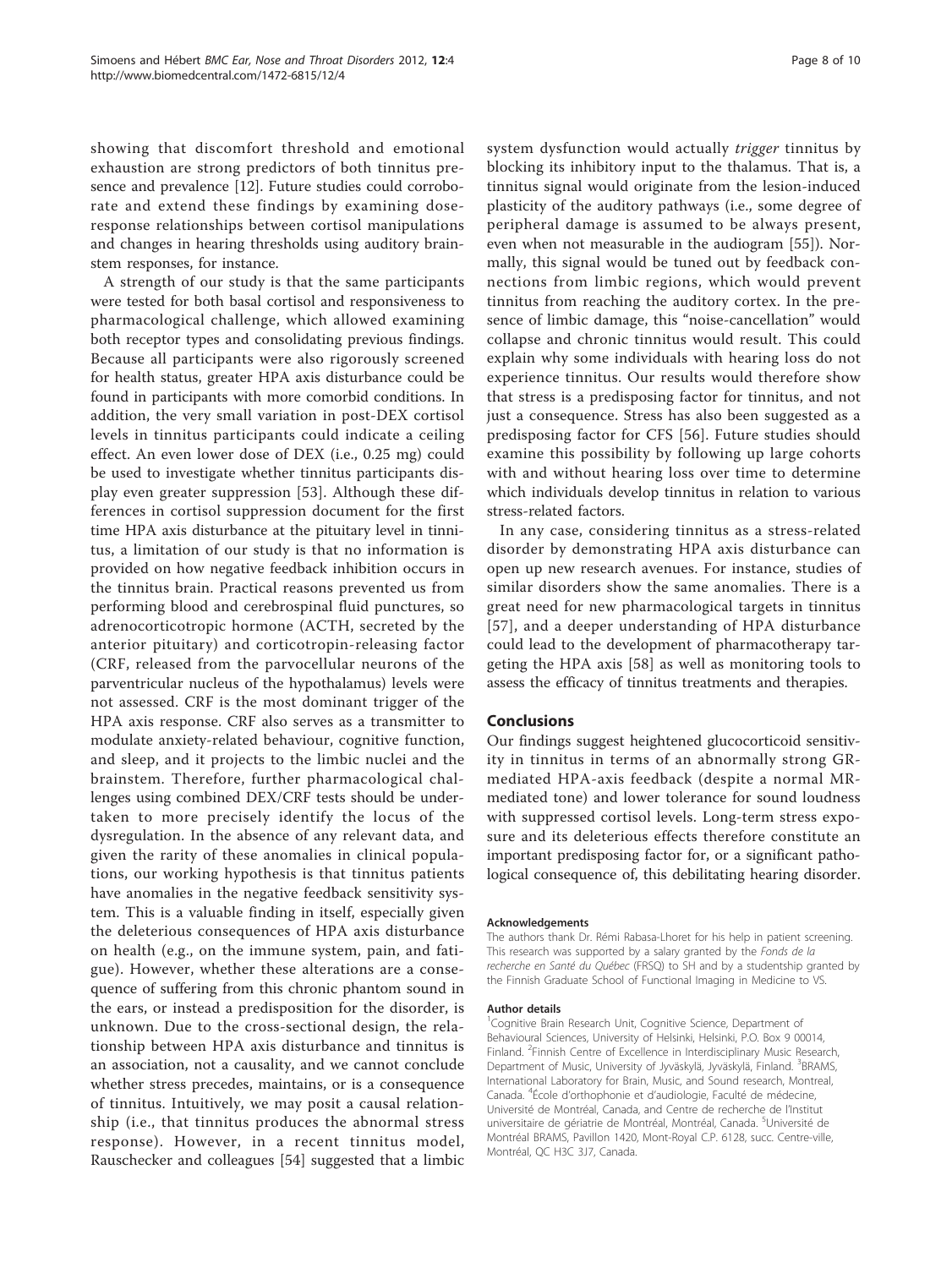<span id="page-8-0"></span>VS participated in design and coordination, carried out the testing, organized the final data file, partly ran statistical analysis, and drafted the manuscript. SH conceptualized and designed the study, performed statistical analysis, and revised the manuscript. Both VS and SH read and approved the final manuscript.

#### Competing interests

The authors report no conflicts of interest. The authors alone are responsible for the content and writing of the paper.

#### Received: 4 July 2011 Accepted: 26 March 2012 Published: 26 March 2012

#### References

- Bartels H, Middel BL, van der Laan BF, Staal MJ, Albers FW: [The additive](http://www.ncbi.nlm.nih.gov/pubmed/18941410?dopt=Abstract) [effect of co-occurring anxiety and depression on health status, quality](http://www.ncbi.nlm.nih.gov/pubmed/18941410?dopt=Abstract) [of life and coping strategies in help-seeking tinnitus sufferers.](http://www.ncbi.nlm.nih.gov/pubmed/18941410?dopt=Abstract) Ear Hear 2008, 29(6):947-956.
- 2. Langguth B, Kleinjung T, Fischer B, Hajak G, Eichhammer P, Sand PG: [Tinnitus severity, depression, and the big five personality traits.](http://www.ncbi.nlm.nih.gov/pubmed/17956786?dopt=Abstract) Prog Brain Res 2007, 166:221-225.
- 3. Hesser H, Andersson G: [The role of anxiety sensitivity and behavioral](http://www.ncbi.nlm.nih.gov/pubmed/19842804?dopt=Abstract) [avoidance in tinnitus disability.](http://www.ncbi.nlm.nih.gov/pubmed/19842804?dopt=Abstract) Int J Audiol 2009, 48(5):295-299.
- 4. Langguth B, Landgrebe M, Kleinjung T, Sand PG, Hajak G: Tinnitus and depression. The World Journal of Biological Psychiatry .
- 5. Hebert S, Fullum S, Carrier J: [Polysomnographic and quantitative](http://www.ncbi.nlm.nih.gov/pubmed/20561177?dopt=Abstract) [electroencephalographic correlates of subjective sleep complaints in](http://www.ncbi.nlm.nih.gov/pubmed/20561177?dopt=Abstract) [chronic tinnitus.](http://www.ncbi.nlm.nih.gov/pubmed/20561177?dopt=Abstract) J Sleep Res 2011, 20(1 Pt 1):38-44.
- 6. Shargorodsky J, Curhan GC, Farwell WR: [Prevalence and characteristics of](http://www.ncbi.nlm.nih.gov/pubmed/20670725?dopt=Abstract) [tinnitus among US adults.](http://www.ncbi.nlm.nih.gov/pubmed/20670725?dopt=Abstract) Am J Med 2010, 123(8):711-718.
- 7. Eggermont JJ, Roberts LE: [The neuroscience of tinnitus.](http://www.ncbi.nlm.nih.gov/pubmed/15474168?dopt=Abstract) Trends Neurosci 2004, 27(11):676-682.
- 8. Mrena R, Savolainen S, Kiukaanniemi H, Ylikoski J, Makitie AA: [The effect of](http://www.ncbi.nlm.nih.gov/pubmed/19925346?dopt=Abstract) [tightened hearing protection regulations on military noise-induced](http://www.ncbi.nlm.nih.gov/pubmed/19925346?dopt=Abstract) [tinnitus.](http://www.ncbi.nlm.nih.gov/pubmed/19925346?dopt=Abstract) Int J Audiol 2009, 48(6):394-400.
- 9. Nageris BI, Attias J, Shemesh R: [Otologic and audiologic lesions due to](http://www.ncbi.nlm.nih.gov/pubmed/19025030?dopt=Abstract) [blast injury.](http://www.ncbi.nlm.nih.gov/pubmed/19025030?dopt=Abstract) J Basic Clin Physiol Pharmacol 2008, 19(3-4):185-191.
- 10. Shargorodsky J, Curhan SG, Curhan GC, Eavey R: [Change in prevalence of](http://www.ncbi.nlm.nih.gov/pubmed/20716740?dopt=Abstract) [hearing loss in US adolescents.](http://www.ncbi.nlm.nih.gov/pubmed/20716740?dopt=Abstract) Jama 2010, 304(7):772-778.
- 11. Holgers KM, Erlandsson SI, Barrenas ML: [Predictive factors for the severity](http://www.ncbi.nlm.nih.gov/pubmed/11093613?dopt=Abstract) [of tinnitus.](http://www.ncbi.nlm.nih.gov/pubmed/11093613?dopt=Abstract) Audiology 2000, 39(5):284-291.
- 12. Hébert S, Canlon B, Hasson D: Emotional exhaustion as a predictor of tinnitus prevalence and severity. Psychotherapy and Psychosomatics.
- 13. Tinnitus handbook. Edited by: Tyler RS. San Diego: Singular; 2000:.
- 14. Hasson D, Theorell T, Wallen MB, Leineweber C, Canlon B: Stress and prevalence of hearing problems in the Swedish working population. BMC Publ Health 2011, 11:130.
- 15. Hasson D, Theorell T, Westerlund H, Canlon B: Prevalence and characteristics of hearing problems in a working and non-working Swedish population. J Epidemiology Community Health 2010, 64(5):453-460.
- 16. Lockwood AH, Salvi RJ, Coad ML, Towsley ML, Wack DS, Murphy BW: [The](http://www.ncbi.nlm.nih.gov/pubmed/9443467?dopt=Abstract) [functional neuroanatomy of tinnitus: evidence for limbic system links](http://www.ncbi.nlm.nih.gov/pubmed/9443467?dopt=Abstract) [and neural plasticity.](http://www.ncbi.nlm.nih.gov/pubmed/9443467?dopt=Abstract) Neurology 1998, 50(1):114-120.
- 17. Vanneste S, Plazier M, van der Loo E, Van de Heyning P, Congedo M, De Ridder D: [The neural correlates of tinnitus-related distress.](http://www.ncbi.nlm.nih.gov/pubmed/20417285?dopt=Abstract) NeuroImage 2010, 52(2):470-480.
- 18. Leaver AM, Renier L, Chevillet MA, Morgan S, Kim HJ, Rauschecker JP: [Dysregulation of limbic and auditory networks in tinnitus.](http://www.ncbi.nlm.nih.gov/pubmed/21220097?dopt=Abstract) Neuron 2011, 69(1):33-43.
- 19. Muhlau M, Rauschecker JP, Oestreicher E, Gaser C, Rottinger M, Wohlschlager AM, Simon F, Etgen T, Conrad B, Sander D: [Structural brain](http://www.ncbi.nlm.nih.gov/pubmed/16280464?dopt=Abstract) [changes in tinnitus.](http://www.ncbi.nlm.nih.gov/pubmed/16280464?dopt=Abstract) Cereb Cortex 2006, 16(9):1283-1288.
- 20. Landgrebe M, Langguth B, Rosengarth K, Braun S, Koch A, Kleinjung T, May A, de Ridder D, Hajak G: [Structural brain changes in tinnitus: grey](http://www.ncbi.nlm.nih.gov/pubmed/19413945?dopt=Abstract) [matter decrease in auditory and non-auditory brain areas.](http://www.ncbi.nlm.nih.gov/pubmed/19413945?dopt=Abstract) NeuroImage 2009, 46(1):213-218.
- 21. Hebert S, Paiement P, Lupien SJ: [A physiological correlate for the](http://www.ncbi.nlm.nih.gov/pubmed/15051125?dopt=Abstract) [intolerance to both internal and external sounds.](http://www.ncbi.nlm.nih.gov/pubmed/15051125?dopt=Abstract) Hear Res 2004, 190(1- 2):1-9.
- 22. Heinecke K, Weise C, Schwarz K, Rief W: [Physiological and psychological](http://www.ncbi.nlm.nih.gov/pubmed/18193350?dopt=Abstract) [stress reactivity in chronic tinnitus.](http://www.ncbi.nlm.nih.gov/pubmed/18193350?dopt=Abstract) J Behav Med 2008, 31(3):179-188.
- 23. Hebert S, Lupien SJ: [The sound of stress: blunted cortisol reactivity to](http://www.ncbi.nlm.nih.gov/pubmed/17084027?dopt=Abstract) [psychosocial stress in tinnitus sufferers.](http://www.ncbi.nlm.nih.gov/pubmed/17084027?dopt=Abstract) Neurosci Lett 2007, 411(2):138-142.
- 24. Kirschbaum C, Pirke KM, Hellhammer DH: The '[Trier Social Stress Test](http://www.ncbi.nlm.nih.gov/pubmed/8255414?dopt=Abstract)'-a [tool for investigating psychobiological stress responses in a laboratory](http://www.ncbi.nlm.nih.gov/pubmed/8255414?dopt=Abstract) [setting.](http://www.ncbi.nlm.nih.gov/pubmed/8255414?dopt=Abstract) Neuropsychobiology 1993, 28(1-2):76-81.
- 25. Cleare AJ: [The neuroendocrinology of chronic fatigue syndrome.](http://www.ncbi.nlm.nih.gov/pubmed/12700181?dopt=Abstract) Endocr Rev 2003, 24(2):236-252.
- 26. de Kloet ER, Schmidt M, Meijer OC: Corticosteroid receptors and HPA-axis regulation. In Handbook of stress and the brain. Volume 15. Edited by: Steckler T, Kalin N, Reul J. Amsterdam: Elsevier; 2005:265-294.
- 27. Ueda K, Okamura N, Hirai M, Tanigawara Y, Saeki T, Kioka N, Komano T, Hori R: [Human P-glycoprotein transports cortisol, aldosterone, and](http://www.ncbi.nlm.nih.gov/pubmed/1360010?dopt=Abstract) [dexamethasone, but not progesterone.](http://www.ncbi.nlm.nih.gov/pubmed/1360010?dopt=Abstract) J Biol Chem 1992, 267(34):24248-24252.
- 28. Schinkel AH, Wagenaar E, van Deemter L, Mol CA, Borst P: [Absence of the](http://www.ncbi.nlm.nih.gov/pubmed/7560060?dopt=Abstract) [mdr1a P-Glycoprotein in mice affects tissue distribution and](http://www.ncbi.nlm.nih.gov/pubmed/7560060?dopt=Abstract) [pharmacokinetics of dexamethasone, digoxin, and cyclosporin A.](http://www.ncbi.nlm.nih.gov/pubmed/7560060?dopt=Abstract) J Clin Invest 1995, 96(4):1698-1705.
- 29. Meijer OC, de Lange EC, Breimer DD, de Boer AG, Workel JO, de Kloet ER: [Penetration of dexamethasone into brain glucocorticoid targets is](http://www.ncbi.nlm.nih.gov/pubmed/9528963?dopt=Abstract) [enhanced in mdr1A P-glycoprotein knockout mice.](http://www.ncbi.nlm.nih.gov/pubmed/9528963?dopt=Abstract) Endocrinology 1998, 139(4):1789-1793.
- 30. de Kloet ER, van der Vies J, de Wied D: [The site of the suppressive action](http://www.ncbi.nlm.nih.gov/pubmed/4808893?dopt=Abstract) [of dexamethasone on pituitary-adrenal activity.](http://www.ncbi.nlm.nih.gov/pubmed/4808893?dopt=Abstract) Endocrinology 1974, 94(1):61-73.
- 31. Miller AH, Spencer RL, Pulera M, Kang S, McEwen BS, Stein M: [Adrenal](http://www.ncbi.nlm.nih.gov/pubmed/1334712?dopt=Abstract) [steroid receptor activation in rat brain and pituitary following](http://www.ncbi.nlm.nih.gov/pubmed/1334712?dopt=Abstract) [dexamethasone: implications for the dexamethasone suppression test.](http://www.ncbi.nlm.nih.gov/pubmed/1334712?dopt=Abstract) Biol Psychiatry 1992, 32(10):850-869.
- 32. Cole MA, Kim PJ, Kalman BA, Spencer RL: [Dexamethasone suppression of](http://www.ncbi.nlm.nih.gov/pubmed/10674279?dopt=Abstract) [corticosteroid secretion: evaluation of the site of action by receptor](http://www.ncbi.nlm.nih.gov/pubmed/10674279?dopt=Abstract) [measures and functional studies.](http://www.ncbi.nlm.nih.gov/pubmed/10674279?dopt=Abstract) Psychoneuroendocrinology 2000, 25(2):151-167.
- 33. Holsboer F: [The corticosteroid receptor hypothesis of depression.](http://www.ncbi.nlm.nih.gov/pubmed/11027914?dopt=Abstract) Neuropsychopharmacology 2000, 23(5):477-501.
- 34. Yehuda R, Southwick SM, Krystal JH, Bremner D, Charney DS, Mason JW: [Enhanced suppression of cortisol following dexamethasone](http://www.ncbi.nlm.nih.gov/pubmed/8417586?dopt=Abstract) [administration in posttraumatic stress disorder.](http://www.ncbi.nlm.nih.gov/pubmed/8417586?dopt=Abstract) Am J Psychiatry 1993, 150(1):83-86.
- 35. Rarey KE, Curtis LM: [Receptors for glucocorticoids in the human inner](http://www.ncbi.nlm.nih.gov/pubmed/8758627?dopt=Abstract) [ear.](http://www.ncbi.nlm.nih.gov/pubmed/8758627?dopt=Abstract) Otolaryngol Head Neck Surg 1996, 115(1):38-41.
- 36. Henkin RI, Daly RL: [Auditory detection and perception in normal man](http://www.ncbi.nlm.nih.gov/pubmed/4298249?dopt=Abstract) [and in patients with adrenal cortical insufficiency: effect of adrenal](http://www.ncbi.nlm.nih.gov/pubmed/4298249?dopt=Abstract) [cortical steroids.](http://www.ncbi.nlm.nih.gov/pubmed/4298249?dopt=Abstract) J Clin Invest 1968, 47(6):1269-1280.
- 37. Siaud P, Maurel D, Lucciano M, Kosa E, Cazals Y: [Enhanced cochlear](http://www.ncbi.nlm.nih.gov/pubmed/17229085?dopt=Abstract) [acoustic sensitivity and susceptibility to endotoxin are induced by](http://www.ncbi.nlm.nih.gov/pubmed/17229085?dopt=Abstract) [adrenalectomy and reversed by corticosterone supplementation in rat.](http://www.ncbi.nlm.nih.gov/pubmed/17229085?dopt=Abstract) Eur J Neurosci 2006, 24(12):3365-3371.
- 38. Beckwith BE, Lerud K, Antes JR, Reynolds BW: [Hydrocortisone reduces](http://www.ncbi.nlm.nih.gov/pubmed/6634894?dopt=Abstract) [auditory sensitivity at high tonal frequencies in adult males.](http://www.ncbi.nlm.nih.gov/pubmed/6634894?dopt=Abstract) Pharmacol Biochem Behav 1983, 19(3):431-433.
- 39. Mazurek B, Haupt H, Joachim R, Klapp BF, ver T, Szczepek AJ: [Stress](http://www.ncbi.nlm.nih.gov/pubmed/19840840?dopt=Abstract) [induces transient auditory hypersensitivity in rats.](http://www.ncbi.nlm.nih.gov/pubmed/19840840?dopt=Abstract) Hear Res 2010, 259(1-2):55-63.
- 40. Dauman R, Bouscau-Faure F: [Assessment and amelioration of hyperacusis](http://www.ncbi.nlm.nih.gov/pubmed/16092541?dopt=Abstract) [in tinnitus patients.](http://www.ncbi.nlm.nih.gov/pubmed/16092541?dopt=Abstract) Acta Otolaryngol 2005, 125(5):503-509
- 41. Beck AT: Beck Depression Inventory II Toronto, ON: The Psychological Corporation; 1997.
- 42. Wilson PH, Henry J, Bowen M, Haralambous G: [Tinnitus reaction](http://www.ncbi.nlm.nih.gov/pubmed/2008074?dopt=Abstract) [questionnaire: psychometric properties of a measure of distress](http://www.ncbi.nlm.nih.gov/pubmed/2008074?dopt=Abstract) [associated with tinnitus.](http://www.ncbi.nlm.nih.gov/pubmed/2008074?dopt=Abstract) J Speech Hear Res 1991, 34(1):197-201.
- 43. Allen JB, Hall JL, Jeng PS: [Loudness growth in 1/2-octave bands \(LGOB\)-a](http://www.ncbi.nlm.nih.gov/pubmed/2212299?dopt=Abstract) [procedure for the assessment of loudness.](http://www.ncbi.nlm.nih.gov/pubmed/2212299?dopt=Abstract) J Acoust Soc Am 1990, 88(2):745-753.
- 44. Smyth JM, Ockenfels MC, Gorin AA, Catley D, Porter LS, Kirschbaum C, Hellhammer DH, Stone AA: [Individual differences in the diurnal cycle of](http://www.ncbi.nlm.nih.gov/pubmed/9149331?dopt=Abstract) [cortisol.](http://www.ncbi.nlm.nih.gov/pubmed/9149331?dopt=Abstract) Psychoneuroendocrinology 1997, 22(2):89-105.